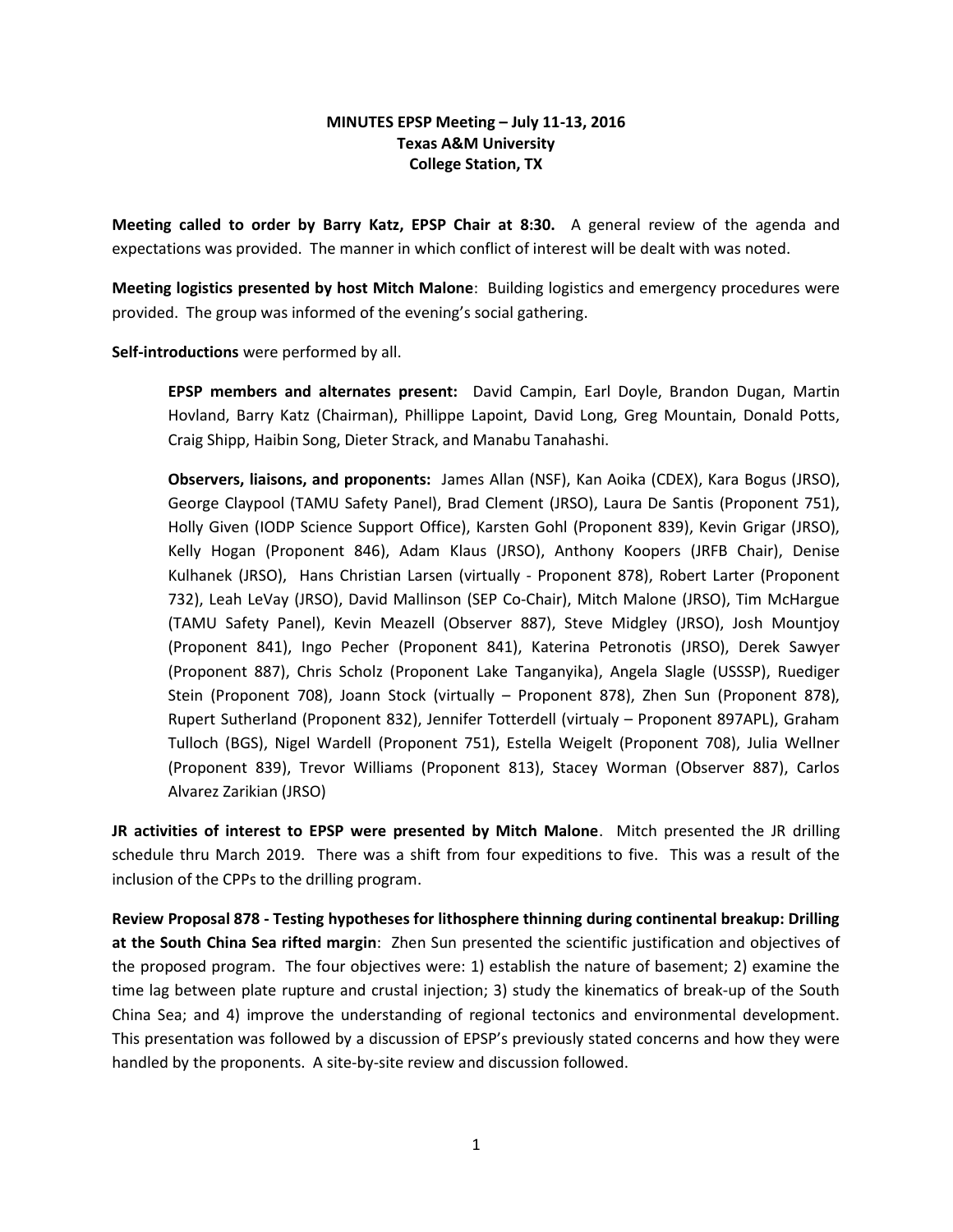| <b>Site</b>     | Latitude   | Longitude   | Depth of           | <b>Remarks</b>                                           |
|-----------------|------------|-------------|--------------------|----------------------------------------------------------|
|                 |            |             | <b>Penetration</b> |                                                          |
|                 |            |             | (m)                |                                                          |
| SCSII-1A        | 18.45472°N | 116.13167°E | 1589               | Recommended for approval                                 |
|                 |            |             |                    | as requested.                                            |
| SCSII-1B        | 18.44379°N | 116.13824°E | 1583               | Recommended for approval                                 |
| SCSII-14A       | 18.40952°N | 115.85979°E | 1444               | as requested                                             |
|                 |            |             |                    | Recommended for approval;<br>approval to wash down       |
|                 |            |             |                    | (without coring) to 650 m; will                          |
|                 |            |             |                    | need to be cored if primary                              |
|                 |            |             |                    | site is not cored                                        |
| SCSII-11A       | 18.41089°N | 115.88519°E | 1496               | Recommended for approval;                                |
|                 |            |             |                    | approval to wash down                                    |
|                 |            |             |                    | (without coring) to 650 m; will                          |
|                 |            |             |                    | need to be cored if primary                              |
|                 |            |             |                    | site is not cored                                        |
| SCSII-15A       |            |             |                    | Rejected                                                 |
| SCSII-16A       |            |             |                    | Rejected                                                 |
| SCSII-17A       | 18.46453°N | 116.23063°E | 1053               | Recommended for approval;                                |
|                 |            |             |                    | approval to wash down to                                 |
|                 |            |             |                    | 650 m; will need to be cored                             |
|                 |            |             |                    | if primary site is not cored                             |
| SCSII-18A       | 18.45679°N | 116.23505°E | 1260               | Recommended for approval;                                |
|                 |            |             |                    | approval to wash down                                    |
|                 |            |             |                    | (without coring) to 620 m; will                          |
|                 |            |             |                    | need to be cored if primary                              |
|                 |            |             |                    | site is not cored                                        |
| <b>SCSII-8B</b> | 18.30518°N | 116.21953°E | 1698               | Recommended for approval                                 |
|                 |            |             |                    | as requested; approval to                                |
|                 |            |             |                    | wash down to 350m (5.5 sec                               |
|                 |            |             |                    | TWT)                                                     |
| SCSII-20A       |            |             |                    | Relocated by panel as SCSII-                             |
|                 |            |             |                    | 20B                                                      |
| SCSII-20B       | 18.29986°N | 116.0921°E  | 1864               | Positioned at CDP5600 on line                            |
|                 |            |             |                    | 15ecLW8; approval to wash<br>down to 320m (5.45 sec TWT) |
| SCSII-21A       | 18.32794°N | 116.31058°E | 2054               | Recommended for approval                                 |
|                 |            |             |                    | as requested; approval to                                |
|                 |            |             |                    | wash down to 340 m (5.5 sec                              |
|                 |            |             |                    | TWT)                                                     |
| SCSII-9B        | 18.14383°N | 116.31410°E | 1827               | Recommended for approval                                 |
|                 |            |             |                    | as requested; approval to                                |
|                 |            |             |                    | wash down to 378 m (5.6 sec                              |
|                 |            |             |                    | TWT; panel preferred as an                               |
|                 |            |             |                    | alternate site)                                          |
| SCSII-30A       | 18.13798°N | 116.2753°E  | 1860               | Recommended for approval                                 |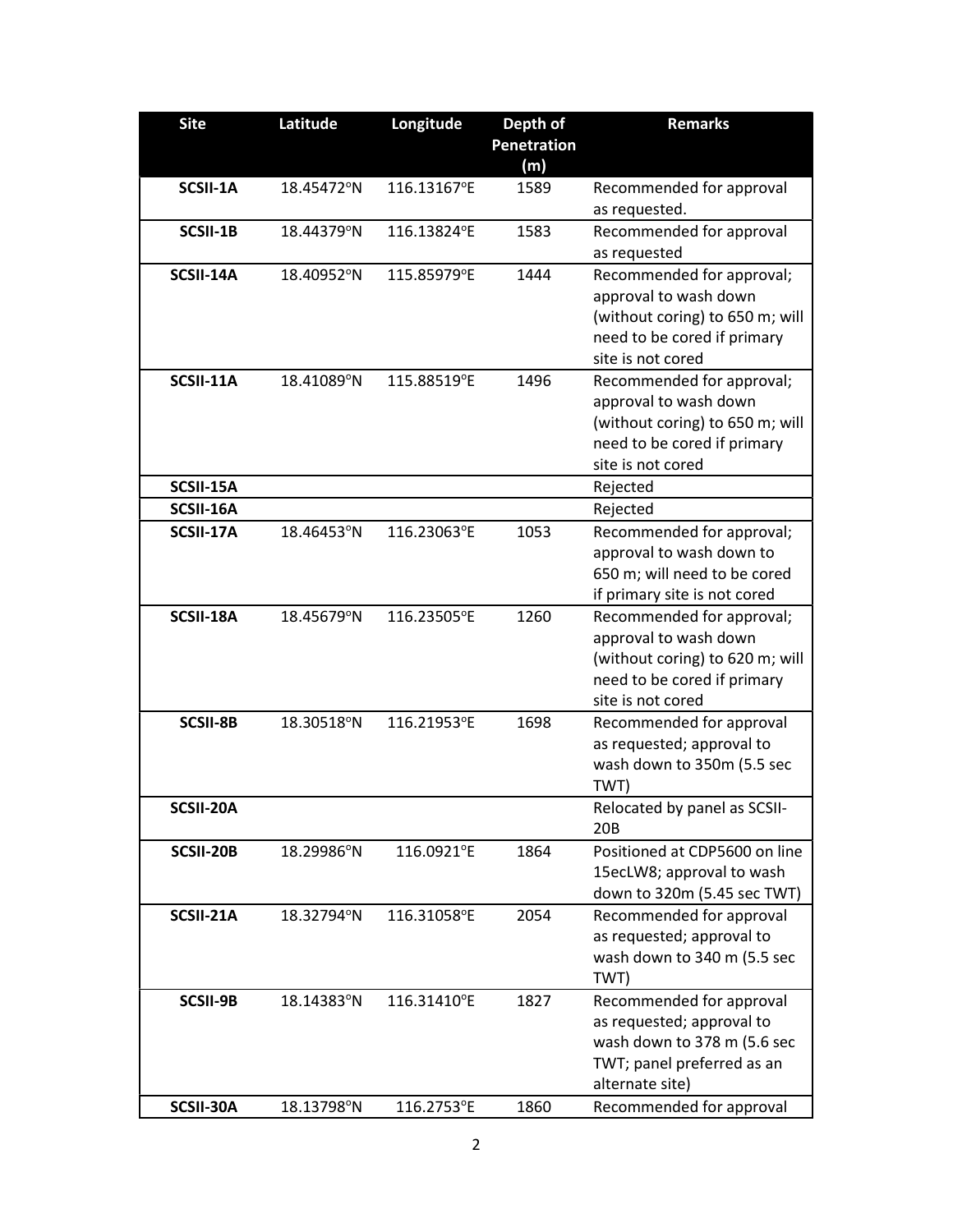| <b>Site</b>          | Latitude      | Longitude   | Depth of<br>Penetration<br>(m) | <b>Remarks</b>                                                                                                                                                          |
|----------------------|---------------|-------------|--------------------------------|-------------------------------------------------------------------------------------------------------------------------------------------------------------------------|
|                      |               |             |                                | as requested; approval to<br>wash down to 381 m (5.6 sec<br>TWT); suggested that this<br>become a primary site                                                          |
| SCSII-31A            | 18.16994°N    | 116.39837°N | 1874                           | Recommended for approval<br>as requested; approval to<br>wash down to 342 m (5.6 sec<br>TWT)                                                                            |
| SCSII-41A            | 18.88488°N    | 115.76571°E | 882                            | Recommended for approval<br>to apparent basement or<br>unconformity plus ten meters<br>(any extension will require<br>approval from shore)                              |
| SCSII-40A            | 18.88382°N    | 115.74777°E | 631                            | Recommended for approval<br>to apparent basement or<br>unconformity plus ten meters<br>(any extension will require<br>approval from shore)                              |
| SCSII-42A            | 18.87879°N    | 115.75434°E | 763                            | Recommended for approval<br>Recommended for approval<br>to apparent basement or<br>unconformity plus ten meters<br>(any extension will require<br>approval from shore)  |
| SCSII-43A            | 18.89011°N    | 115.87523°E | 1416                           | Rejected                                                                                                                                                                |
| SCSII-3D             | 18.91761°N    | 115.85897°E | 1352                           | Recommended for approval<br>Recommended for approval<br>to apparent basement or<br>unconformity plus ten meters<br>(any extension will require<br>approval from shore). |
| SCSII-44A<br>(U1435) | 18.55577667°N | 116.61029°E | 520                            | Recommend approval or the<br>reoccupying of the site and<br>drilling to a depth of 520 mbsf                                                                             |

Review Proposal 839 - Development and sensitivity of the West Antarctic Ice Sheet tested from drill records of the Amundsen Sea Embayment: Karsten Gohl and Julia Wellner presented the proposal to the Panel. The study area is a region of significant ice cover and is, therefore, largely lacking stratigraphic information onshore and offshore. An understanding of the stratigraphic record would provide information on climatic and oceanographic changes. Specifically, there are five primary objectives: 1) reconstruction of the glacial history of West Antarctica since the Paleogene; 2) correlation of the WAIS proximal ice sheet records from the Amundsen Sea with global records; 3) examination of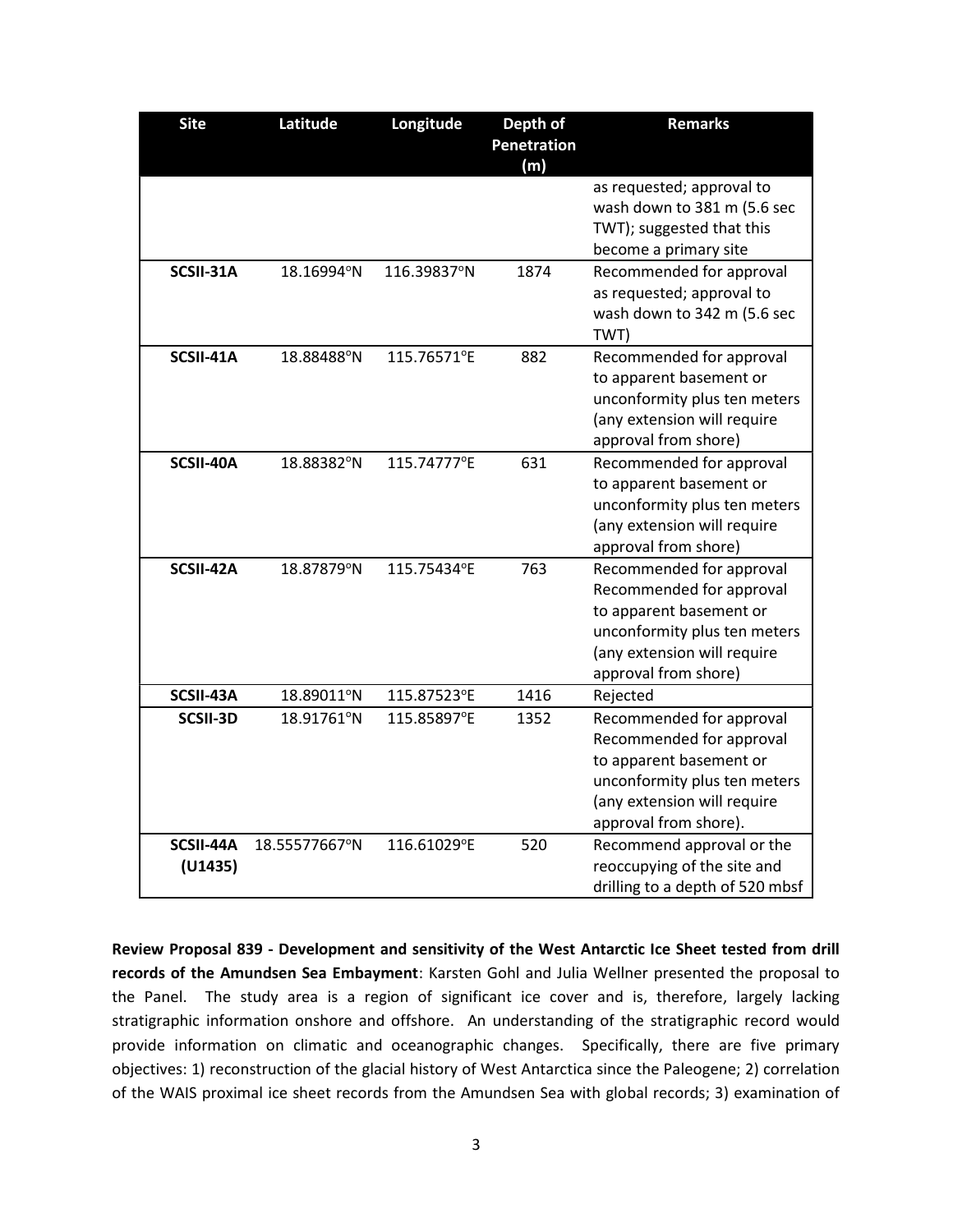the relationship between water incursions on the stability of the ice sheet; 4) reconstruction of the processes associated with WAIS advances onto the middle and outer shelf, since the middle Miocene; and 5) search for the first the record of the first ice sheet expansion onto the shelf. This was followed by the site-by-site review.

| <b>Site</b> | Latitude  | Longitude  | Depth of<br><b>Penetration</b><br>(m) | <b>Remarks</b>                                |
|-------------|-----------|------------|---------------------------------------|-----------------------------------------------|
| ASRE-01B    | 70.242°S  | 103.718°W  | 950                                   | Recommended for approval as<br>requested      |
| ASRE-02B    | 70.528°S  | 102.394°W  | 950                                   | Recommended for approval as<br>requested      |
| ASRE-03A    |           |            |                                       | Relocated by panel as ASRE-03B                |
| ASRE-03B    | 69.7737°S | 103.2990°W | 1400                                  | Positioned at SP1200 on line<br>AWI-20100130  |
| ASRE-04A    | 70.242°S  | 105.775°W  | 900                                   | Recommended for approval as<br>requested      |
| ASRE-05A    |           |            |                                       | Relocated by panel as ASRE-05B                |
| ASRE-05B    | 70.0793°S | 108.6122°W | 1200                                  | Positioned at SP4150 on line<br>AWI-20060023  |
| ASRE-06A    | 70.325°S  | 114.223°W  | 1200                                  | Recommended for approval as<br>requested      |
| ASRW-01B    |           |            |                                       | Relocated by Panel as ASWR-<br>01C            |
| ASRW-01C    | 71.7052°S | 120.6681°W | 900                                   | Positioned at SP17050 on line<br>AWI-20100117 |
| ASSE-01B    |           |            |                                       | Relocated by Panel as ASSE-01C                |
| ASSE-01C    | 72.8946°S | 107.8143°W | 900                                   | Positioned at SP2775 on line<br>AWI-20100134  |
| ASSE-02C    | 72.848°S  | 106.347°W  | 900                                   | Recommended for approval as<br>requested      |
| ASSE-03B    | 72.582°S  | 108.002°W  | 850                                   | Recommended for approval as<br>requested      |
| ASSE-04B    | 72.558°S  | 106.448°W  | 900                                   | Recommended for approval as<br>requested      |
| ASSE-05C    | 72.149°S  | 108.436°W  | 800                                   | Recommended for approval as<br>requested      |
| ASSE-06B    | 71.893°S  | 105.552°W  | 950                                   | Recommended for approval as<br>requested      |
| ASSE-07B    | 71.287°S  | 104.750°W  | 600                                   | Recommended for approval as<br>requested      |
| ASSE-08B    |           |            |                                       | Relocated by Panel as ASSE-08C                |
| ASSE-08C    | 71.5966°S | 113.2551°W | 950                                   | Positioned at SP2100 on line<br>AWI-20100139  |
| ASRE-09A    | 72.910°S  | 107.307°W  | 900                                   | Recommended for approval as<br>requested      |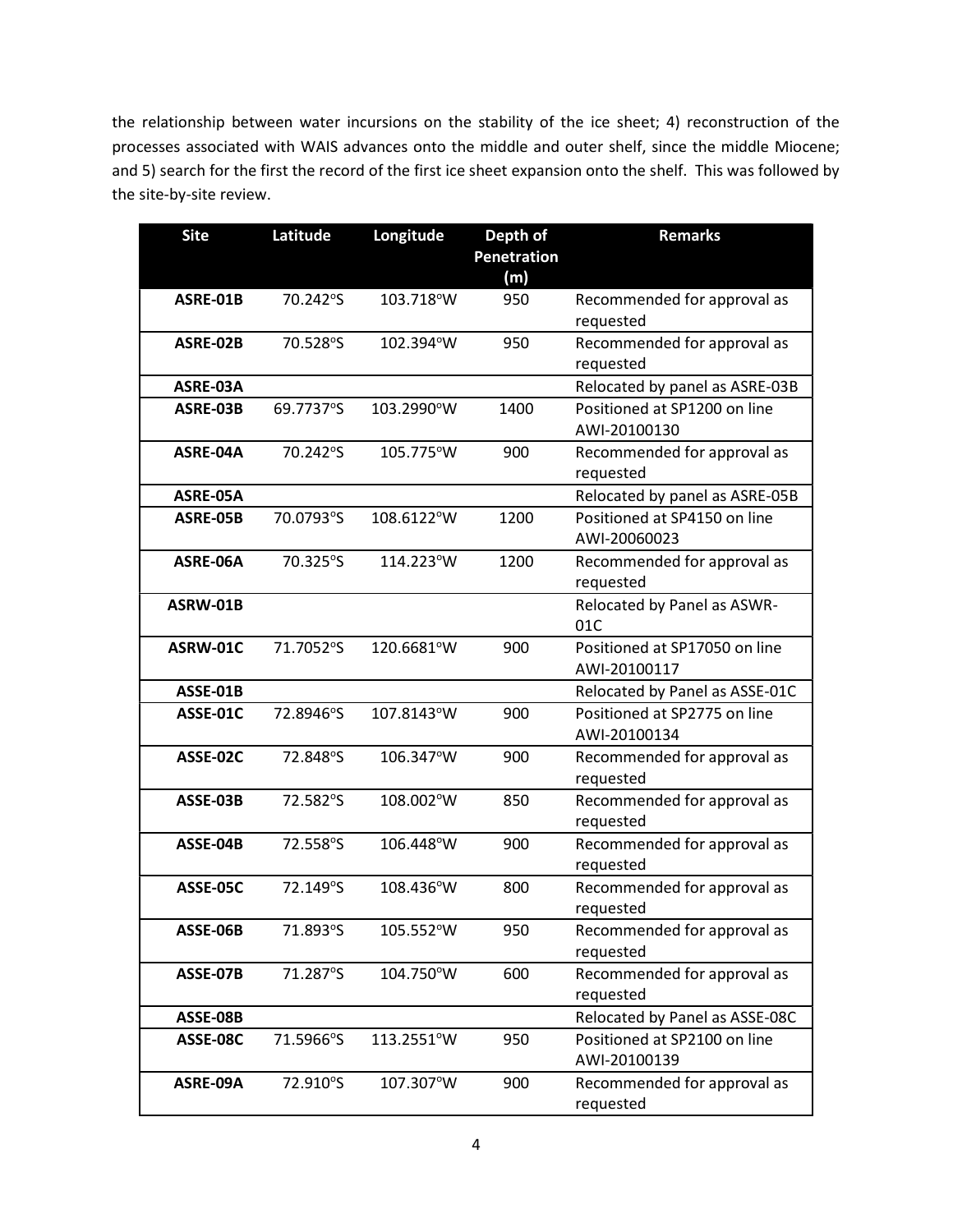| <b>Site</b> | Latitude | Longitude           | Depth of<br><b>Penetration</b><br>(m) | <b>Remarks</b>                           |
|-------------|----------|---------------------|---------------------------------------|------------------------------------------|
| ASSE-10A    | 72.572°S | 107.267°W           | 900                                   | Recommended for approval as<br>requested |
| ASSE-11A    | 72.022°S | 107.588°W           | 700                                   | Recommended for approval as<br>requested |
| ASSE-12A    | 71.332°S | 108.365°W           | 600                                   | Recommended for approval as<br>requested |
| ASSW-01B    | 72.993°S | 115.792°W           | 600                                   | Recommended for approval as<br>requested |
| ASSW-02B    | 72.817°S | $116.583^{\circ}$ W | 900                                   | Recommended for approval as<br>requested |
| ASSW-03B    | 72.502°S | 117.972°W           | 850                                   | Recommended for approval as<br>requested |

Review Proposal 813 - Greenhouse to icehouse Antarctic paleoclimate and ice history from George V Land and Adélie Land shelf sediments: Trevor Williams briefly reviewed the scientific objectives of the proposal. The Panel had previously reviewed the proposal. The Panel was asked to review additional sites. The proponents originally requested sites are noted below. As a consequence of the nature of the proposed drilling – limited to 80 meters – and the potential issues that could develop as a result of ice conditions the Panel has recommended approval of drilling within a ribbon 100 meters wide (± 50 meters from the centerline) centered on Line NBP-14202 from shotpoints 1850 to 4700. This is a similar recommendation made at the 2014 EPSP meeting.

| <b>Site</b> | Latitude   | Longitude    | Depth of<br><b>Penetration</b><br>(m) | <b>Remarks</b> |
|-------------|------------|--------------|---------------------------------------|----------------|
| GVAL-01B    | 66.75330°S | 145.57758°E  | 80                                    |                |
| GVAL-02B    | 66.79061°S | 145.50154°E  | 80                                    |                |
| GVAL-03B    | 66.87225°S | 145.33555°E  | 80                                    |                |
| GVAL-04B    | 66.88992°S | 145.29893°E  | 80                                    |                |
| GVAL-05B    | 66.90775°S | 145.26198°E  | 80                                    |                |
| GVAL-06B    | 66.91747°S | 145.24298°E  | 80                                    |                |
| GVAL-07B    | 66.93991°S | 145.19657°E  | 80                                    |                |
| GVAL-08B    | 66.94996°S | 145.17540°E  | 80                                    |                |
| GVAL-48A    | 66.76673°S | 145.55076°E  | 80                                    |                |
| GVAL-49A    | 66.81298°S | 145.45648°E  | 80                                    |                |
| GVAL-50A    | 66.84020°S | 145.40150°E  | 80                                    |                |
| GVAL-51A    | 66.87877°S | 145.32210°E  | 80                                    |                |
| GVAL-52A    | 66.88164°S | 145.31657°E  | 80                                    |                |
| GVAL-53A    | 66.89937°S | 145.27999°E  | 80                                    |                |
| GVAL-54A    | 66.94599°S | 145.18432°E  | 80                                    |                |
| GVAL-55A    | 66.95434°S | 145.166188°E | 80                                    |                |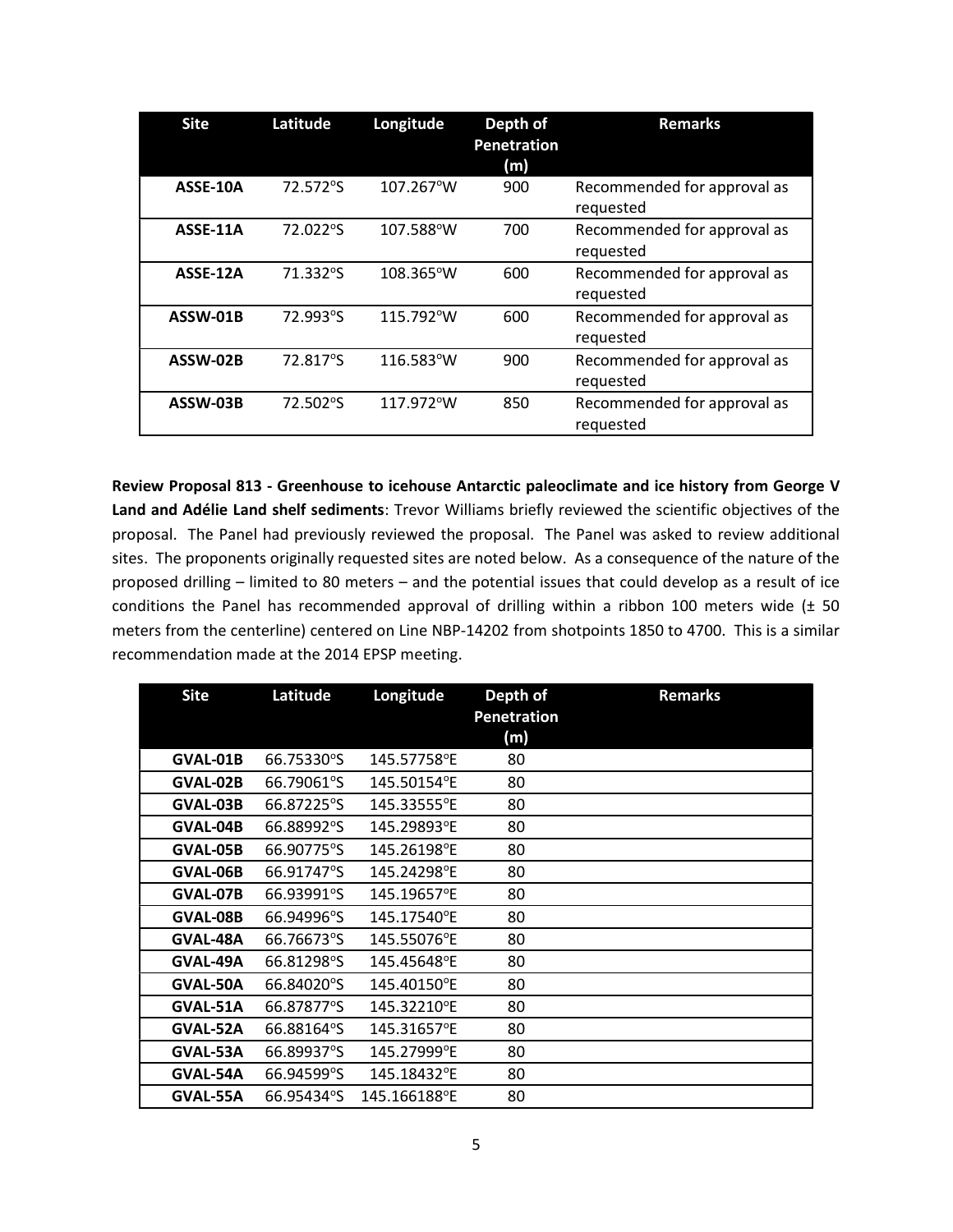| <b>Site</b> | Latitude   | Longitude   | Depth of<br><b>Penetration</b><br>(m) | <b>Remarks</b> |
|-------------|------------|-------------|---------------------------------------|----------------|
| GVAL-09A    | 66.98382°S | 145.10865°E | 80                                    |                |
| GVAL-10A    | 66.99644°S | 145.08846°E | 80                                    |                |
| GVAL-30A    | 67.73300°S | 146.85000°E | 80                                    |                |
| GVAL-31A    | 66.58894°S | 143.35924°E | 80                                    |                |
| GVAL-32A    | 66.59027°S | 143.36556°E | 80                                    |                |
| GVAL-35A    | 66.86100°S | 144.63940°E | 80                                    |                |
| GVAL-36A    | 66.86544°S | 144.65615°E | 80                                    |                |
| GVAL-37A    | 66.87030°S | 144.67273°E | 80                                    |                |
| GVAL-38A    | 66.85764°S | 144.81591°E | 80                                    |                |
| GVAL-39A    | 66.85935°S | 144.80628°E | 80                                    |                |
| GVAL-40A    | 66.86087°S | 144.79772°E | 80                                    |                |
| GVAL-41A    | 66.81340°S | 144.48011°E | 80                                    |                |
| GVAL-42A    | 66.80577°S | 144.48733°E | 80                                    |                |
| GVAL-43A    | 66.71453°S | 144.56810°E | 80                                    |                |
| GVAL-44A    | 66.70213°S | 144.58519°E | 80                                    |                |
| GVAL-45A    | 66.67110°S | 144.62679°E | 80                                    |                |
| GVAL-46A    | 66.64422°S | 144.65613°E | 80                                    |                |
| GVAL-47A    | 66.62866°S | 144.66952°E | 80                                    |                |

Review Proposal 751 - Ocean-ice sheet interactions and West Antarctic Ice Sheet vulnerability: clues from the Neogene and Quaternary record of the outer Ross Sea continental margin plateau development: The scientific objectives and general safety issues were presented by Laura De Santis. Drilling will aid in tracking of the Circum-Antarctic Current. Specifically, the proposal's major objectives are: 1) assessing the contribution of West Antarctic ice to Neogene sea level; 2) reconstruct high southern latitude paleotemperatures to identify drivers; 3) examine the role of oceanic forcing on WAIS stability; 4) identify the influence of orbital forcing on WAIS configuration; 5) reconstruct the eastern Ross Sea paleobathymetry and its relationship to ice sheet stability; and 6) obtain a complete stratigraphic record. Nigel Wardell then presented the status of the seismic survey used to locate the proposed drill sites. Laura de Santis then presented the site-by-site summary.

| <b>Site</b> | Latitude           | Longitude         | Depth of<br><b>Penetration</b><br>(m) | <b>Remarks</b>    |
|-------------|--------------------|-------------------|---------------------------------------|-------------------|
| EBOCS-01C   |                    |                   |                                       | Relocated by      |
|             |                    |                   |                                       | Panel as EBOCS-   |
|             |                    |                   |                                       | 01D               |
| EBOCS-01D   | 75.68392112°S      | 179.6717893°W     | 950                                   | Positioned at     |
|             |                    |                   |                                       | SP960 on line PD- |
|             |                    |                   |                                       | 36                |
| EBOCS-02B   | 76.0882733527778°S | 178.09189997222°W | 500                                   | Recommended for   |
|             |                    |                   |                                       | approval as       |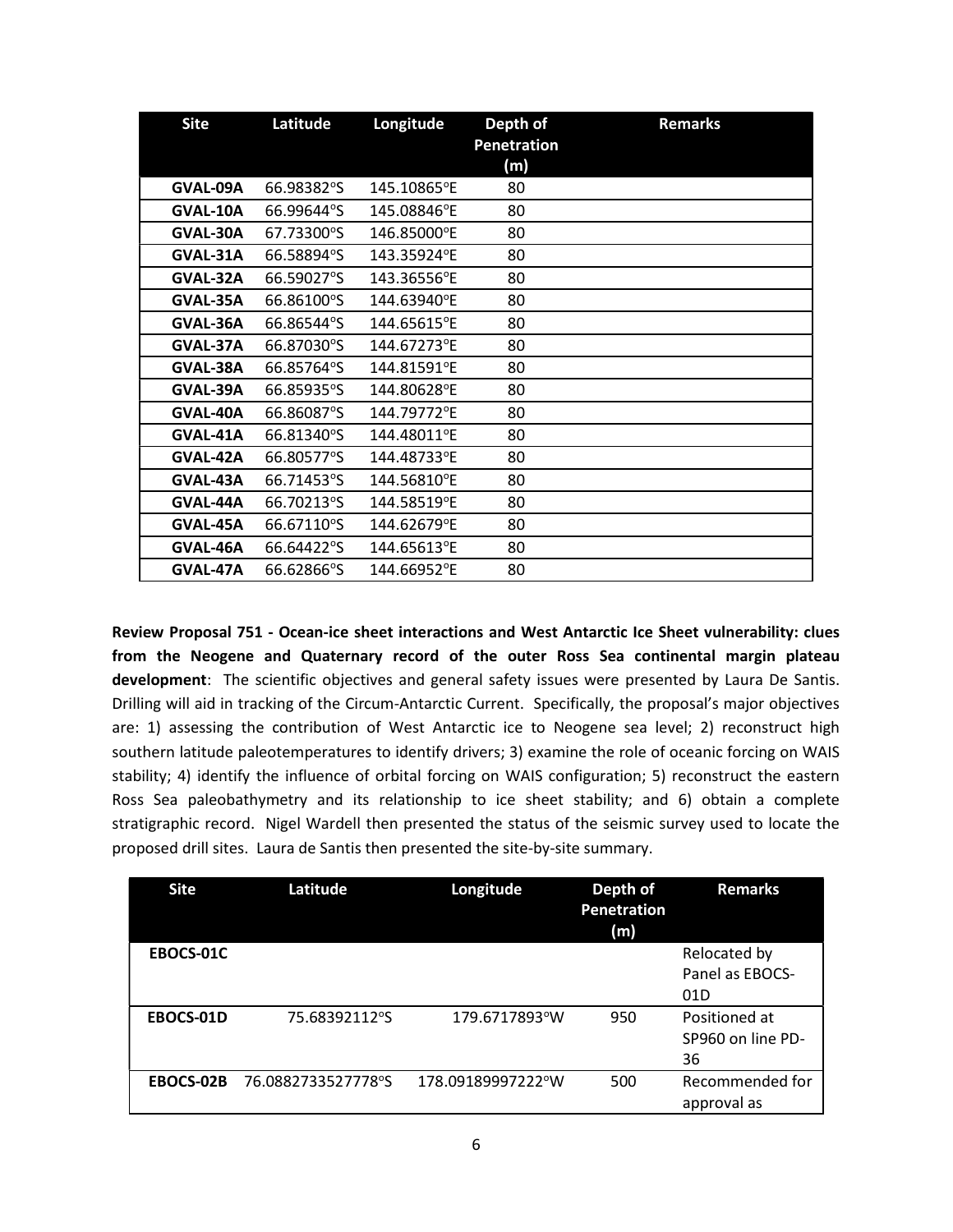| <b>Site</b> | Latitude            | Longitude          | Depth of<br><b>Penetration</b><br>(m) | <b>Remarks</b>                                 |
|-------------|---------------------|--------------------|---------------------------------------|------------------------------------------------|
|             |                     |                    |                                       | requested                                      |
| EBOCS-03B   |                     |                    |                                       | Relocated by<br>Panel as EBOCS-<br>03C         |
| EBOCS-03C   | 76.5537958°S        | 174.75793608°W     | 545                                   | Positioned at<br>SP300 on line<br>I06290-Y2A   |
| EBOCS-04B   | 76.17651095833333°S | 172.883982977778°W | 520                                   | Recommended for<br>approval as<br>requested    |
| EBOCS-05A   | 75.5498555638864°S  | 179.205987458374°E | 700                                   | Recommended for<br>approval as<br>requested    |
| EBOCS-06A   | 75.9144821972222°S  | 175.3495817°W      | 700                                   | Recommended for<br>approval as<br>requested    |
| EBOCS-07B   |                     |                    |                                       | Relocated by<br>Panel as EBOCS-<br>07C         |
| EBOCS-07C   | 76.19502168°S       | 173.70576347°W     | 750                                   | Positioned at<br>SP3500 on line<br>I06290-Y-7B |

## Meeting recessed at 17:00

Meeting reconvened at 8:30 on July 12<sup>th</sup>.

| <b>Site</b>     | Latitude           | Longitude          | Depth of<br>Penetration<br>(m) | <b>Remarks</b>                              |
|-----------------|--------------------|--------------------|--------------------------------|---------------------------------------------|
| <b>RSCR-01B</b> | 75.2465988944006°S | 175.00582308257°W  | 1000                           | Recommended for<br>approval as<br>requested |
| <b>RSCR-02B</b> | 74.5059184444211°S | 172.85451913905°W  | 1000                           | Recommended for<br>approval as<br>requested |
| <b>RSCR-03A</b> | 75.0009986388656°S | 173.920116730618°W | 800                            | Recommended for<br>approval as<br>requested |
| RSCR-08C        | 73.3692779888889°S | 178.917743436111°E | 1000                           | Recommended for<br>approval as<br>requested |
| RSCR-09A        |                    |                    |                                | Rejected                                    |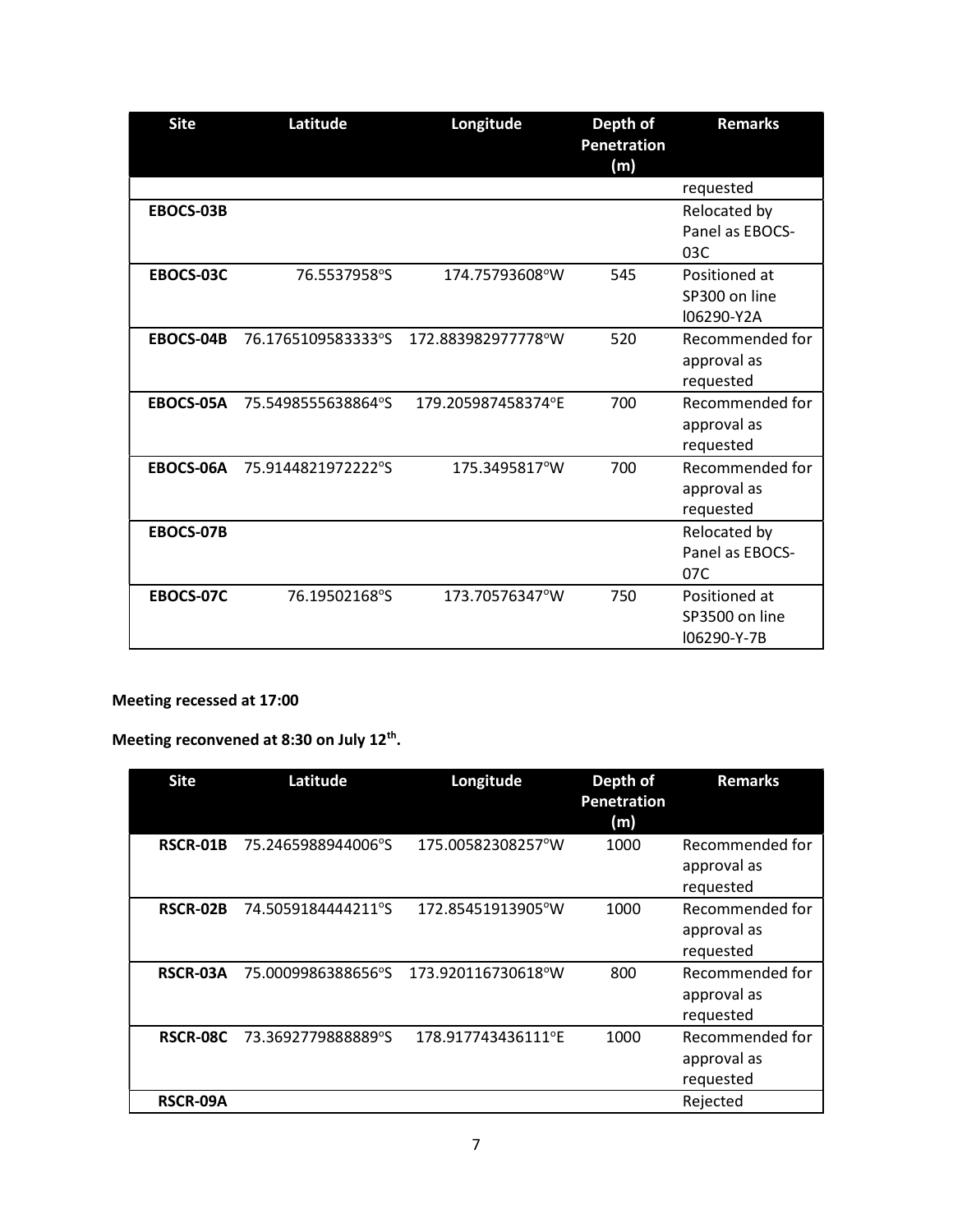| <b>Site</b>     | Latitude           | Longitude           | Depth of<br><b>Penetration</b><br>(m) | <b>Remarks</b>                                                      |
|-----------------|--------------------|---------------------|---------------------------------------|---------------------------------------------------------------------|
| RSCR-10A        | 74.2173888888586°S | 173.633722222356°W  | 1000                                  | Recommended for<br>approval as<br>requested                         |
| RSCR-11A        | 71.8460272138889°S | 175.679039766667°W  | 500                                   | Recommended for<br>approval as<br>requested                         |
| <b>RSCR-12B</b> | 71.8512252777778°S | 178.1637108333333°E | 650                                   | Deepened from<br>original request to<br>accommodate<br>logging tool |

Review Proposal 841-APL2 - Creeping gas hydrate slides: Slow deformation of submarine landslides on the Hikurangi Margin: Ingo Pecher provided the panel with a summary of the scientific objectives of the proposed program. The program was developed to determine whether slow movement along the slope can be linked to the presence of hydrate occurrence and gas hydrate dissociation at BGHS, hydrofacturing across the BGHS, or the system behaving as a "sediment-hydrate glacier". The program was designed so that the antitheses could also be tested.

| <b>Site</b>    | Latitude    | Longitude    | Depth of<br><b>Penetration</b><br>(m) | <b>Remarks</b>                                                                                                                           |
|----------------|-------------|--------------|---------------------------------------|------------------------------------------------------------------------------------------------------------------------------------------|
| <b>TLC-03B</b> | 38.826701°S | 178.503063°E | 165                                   | Recommended for approval as<br>requested with only LWD<br>drilling                                                                       |
| <b>TLC-02C</b> | 38.792582°S | 178.447475°E | 135                                   | Recommended for approval as<br>requested with only LWD<br>drilling                                                                       |
| <b>TLC-04B</b> | 38.829533°S | 178.475950°E | 205                                   | Recommended for approval<br>with coring down to 190mbsf<br>and LWD to 205 m; coring<br>should offset down-dip of the<br>LWD primary hole |
| <b>TLC-01C</b> |             |              |                                       | Relocated by Panel as TLC-01D                                                                                                            |
| <b>TLC-01D</b> | 38.819567°S | 178.464117°E | 155                                   | Positioned at crossline 4685<br>inline 1926; recommend for<br>LWD and coring                                                             |
| <b>TLC-05B</b> |             |              |                                       | Relocated by Panel as TLC-05C                                                                                                            |
| <b>TLC-05C</b> | 38.824303°S | 178.463040°E | 135                                   | Positioned at crossline 4545<br>inline 2024; recommend for<br>LWD and coring                                                             |
| <b>TLC-06B</b> | 38.793123°S | 178.448984°E | 135                                   | Recommended for approval as<br>requested with only LWD                                                                                   |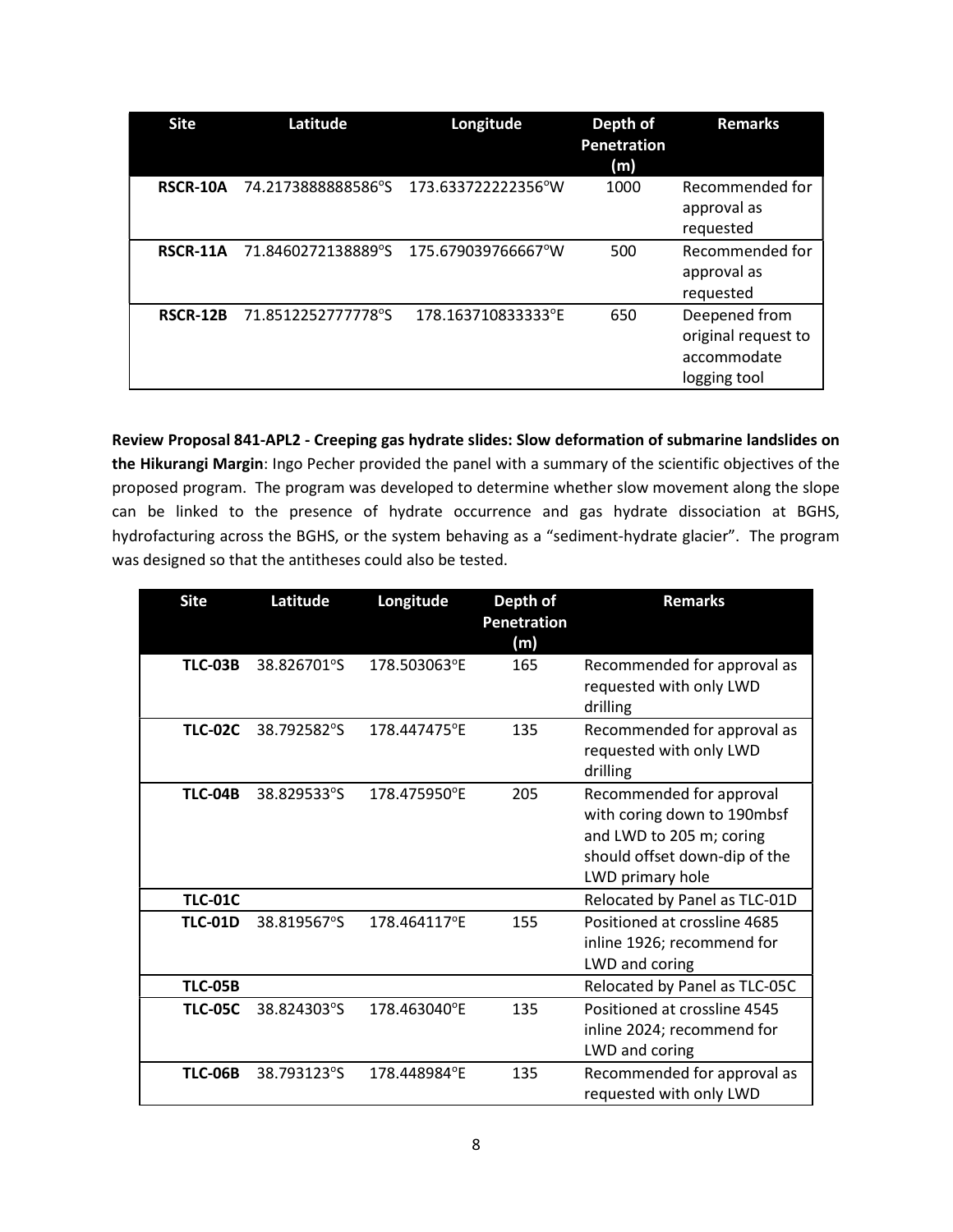| <b>Site</b>    | Latitude    | Longitude                                                    | Depth of<br><b>Penetration</b><br>(m) | <b>Remarks</b>                            |  |  |
|----------------|-------------|--------------------------------------------------------------|---------------------------------------|-------------------------------------------|--|--|
| <b>TLC-07B</b> | 38.775106°S | 178.452262°E                                                 | 155                                   | Recommended for approval<br>with only LWD |  |  |
| <b>TLC-08A</b> |             |                                                              |                                       | Rejected                                  |  |  |
| <b>TLC-09A</b> | 38.851026°S | 178.465965°E                                                 | 195                                   | Recommended for approval<br>with only LWD |  |  |
|                |             |                                                              |                                       |                                           |  |  |
|                |             | Note: Pressure monitoring would be required during drilling. |                                       |                                           |  |  |

Review Proposal 832 – Subduction initiation and Paleogene climate (SIPC) in the Tasman Frontier: Rupert Sutherland presented the scientific objectives of the proposal which are to understand subduction zone initiation and the acquisition of a sedimentary record that will permit an examination of climate change associated with changes in plate movement direction. A site-by-site review followed.

| <b>Site</b>    | Latitude     | Longitude     | Depth of<br><b>Penetration</b><br>(m) | <b>Remarks</b>                                                                                                      |
|----------------|--------------|---------------|---------------------------------------|---------------------------------------------------------------------------------------------------------------------|
| TASS-2A        | 37.561097°S  | 160.31561°E   | 960                                   | Recommended for approval as<br>requested to basement                                                                |
| TASS-5A        | 37.442183°S  | 160.540186°E  | 1020                                  | Recommended for approval as<br>requested to basement                                                                |
| LHRS-3A        | 36.328973°S  | 164.558677°E  | 620                                   | Recommended for approval to<br>a depth of 620 m                                                                     |
| LHRS-2A        | 36.339602°S  | 164.604271°E  | 735                                   | Recommended for approval<br>to a depth of 735 m                                                                     |
| LHRN-3A        | 28.661971°S  | 161.740721°E  | 320                                   | Recommended for approval as<br>requested                                                                            |
| <b>NCTN-8A</b> | 26.488587°S  | 166.528365°E  | 700                                   | Recommended for approval as<br>requested                                                                            |
| <b>NCTN-7A</b> | 26.293248°S  | 166.549699°E  | 880                                   | Recommended for approval as<br>requested                                                                            |
| NCTN-6A        | 26.375984°S  | 166.557793°E  | 860                                   | Recommended for approval as<br>requested                                                                            |
| <b>NCTS-2A</b> | 34.652186°S  | 165.827652°E  | 610                                   | Recommend for approval as<br>requested                                                                              |
| <b>NCTS-3A</b> | 34.711508°S  | 165.872625°E  | 600                                   | Recommended for approval as<br>requested                                                                            |
| REIS-1A        | 34.452753°S  | 171.337573°E  | 1000                                  | Recommended for approval as<br>requested                                                                            |
| <b>REIS-2A</b> | 34.4453516°S | 171.3467652°E | 900                                   | Positioned at SP8400 on line<br>RE109-012-4060_nz; For<br>operational reasons the hole<br>may be placed up to 500 m |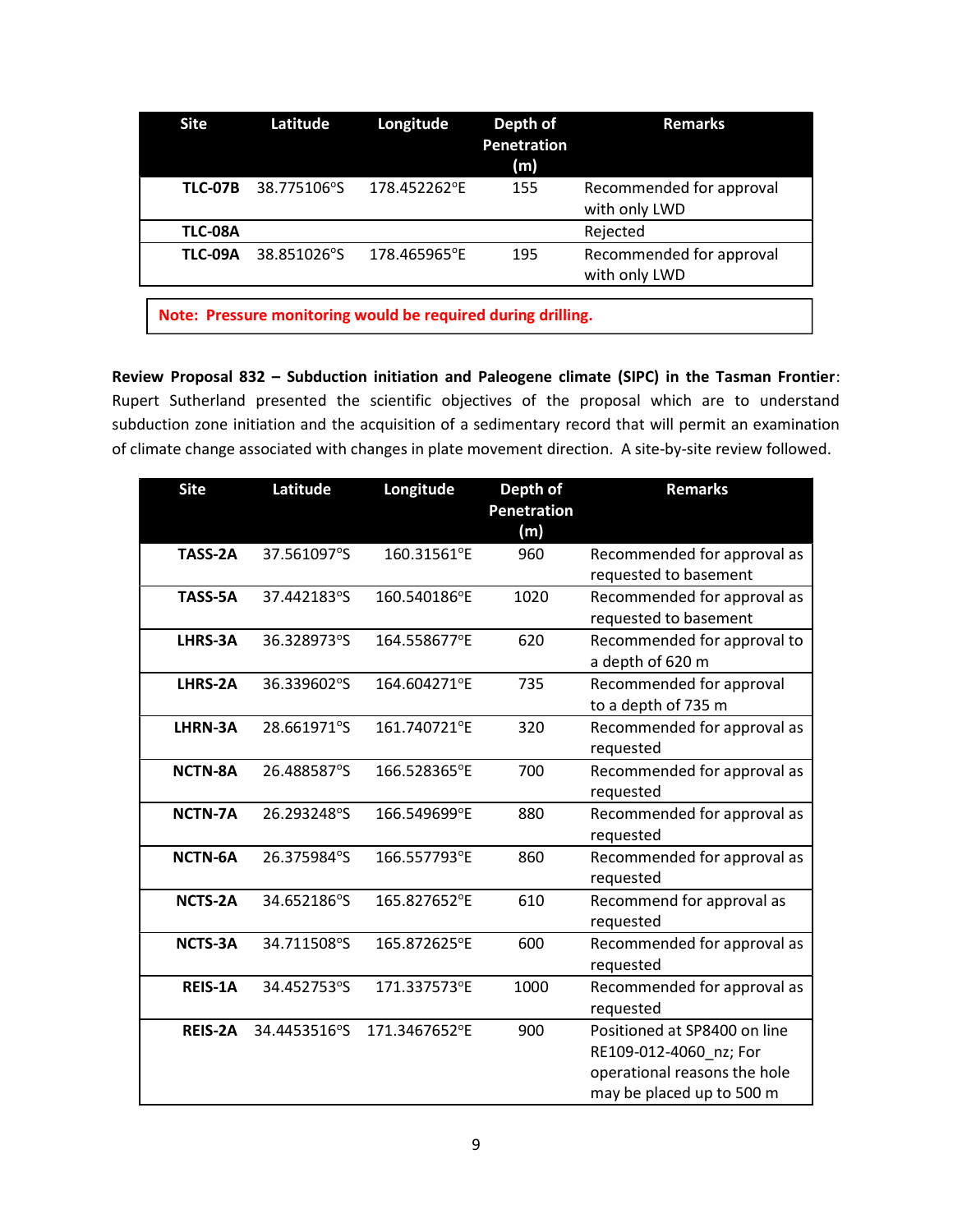| <b>Site</b> | Latitude | Longitude | Depth of<br><b>Penetration</b><br>(m) | <b>Remarks</b>                          |
|-------------|----------|-----------|---------------------------------------|-----------------------------------------|
|             |          |           |                                       | down-dip from the assigned<br>position. |

Review Proposal 732 - Sediment drifts off the Antarctic Peninsula and West Antarctica: Robert Larter presented a scientific overview of the proposal. The program was designed to obtain a high-resolution stratigraphic record from the Pliocene thru the Quaternary. This sedimentary record will provide information on the response of the Antarctic Peninsula and West Antarctica to climate change, contributing to an improved understanding of the role of the WAIS (West Antarctic Ice Sheet) and APIS (Antarctic Peninsula Ice Sheet) and the Southern Ocean in atmospheric and oceanographic processes. A site-by-site review followed.

| <b>Site</b>    | Latitude     | Longitude    | Depth of<br><b>Penetration</b><br>(m) | <b>Remarks</b>                               |
|----------------|--------------|--------------|---------------------------------------|----------------------------------------------|
| PEN-1B         | 64°54.036'S  | 69°2.804'W   | 450                                   | Recommended for approval to<br>revised depth |
| PEN-2C         | 66°17.6763'S | 71°57.2054'W | 450                                   | Recommended for approval to<br>revised depth |
| PEN-3C         | 67°40.2405'S | 74°38.7197'W | 450                                   | Recommended for approval to<br>revised depth |
| PEN-4B         | 67°51.86'S   | 76°10.76'W   | 450                                   | Recommended for approval to<br>revised depth |
| PEN-5D         | 67°39.2734'S | 77°13.8435'W | 550                                   | Recommended for approval to<br>revised depth |
| <b>BELS-1</b>  | 68°56.57'S   | 85°47.36'W   | 450                                   | Recommended for approval to<br>revised depth |
| <b>BELS-2C</b> | 69°31.85'S   | 93°57.38'W   | 450                                   | Recommended for approval to<br>revised depth |
| <b>BELS-3B</b> | 69°31.74'S   | 94°33.66'W   | 600                                   | Recommended for approval as<br>requested     |
| PEN-6          | 64°22.3315'S | 70°15.6706'W | 350                                   | Recommended for approval as<br>requested     |
| PEN-7          | 67°34.0091'S | 76°57.8119'W | 608                                   | Recommended for approval to<br>revised depth |
| <b>BELS-4</b>  | 69°2.0389'S  | 85°41.2331'W | 450                                   | Recommended for approval to<br>revised depth |

Review Proposal 846 - Multi-proxy intermediate water depth records from the Subantarctic SW Atlantic: Falkland Plateau Kelly Hogan presented the APL to the Panel. The plan is to recover a high resolution stratigraphic capable of providing information on the millennial timescale. Specifically, the program was developed to gain a clearer understanding of the export rates for AAIW into the South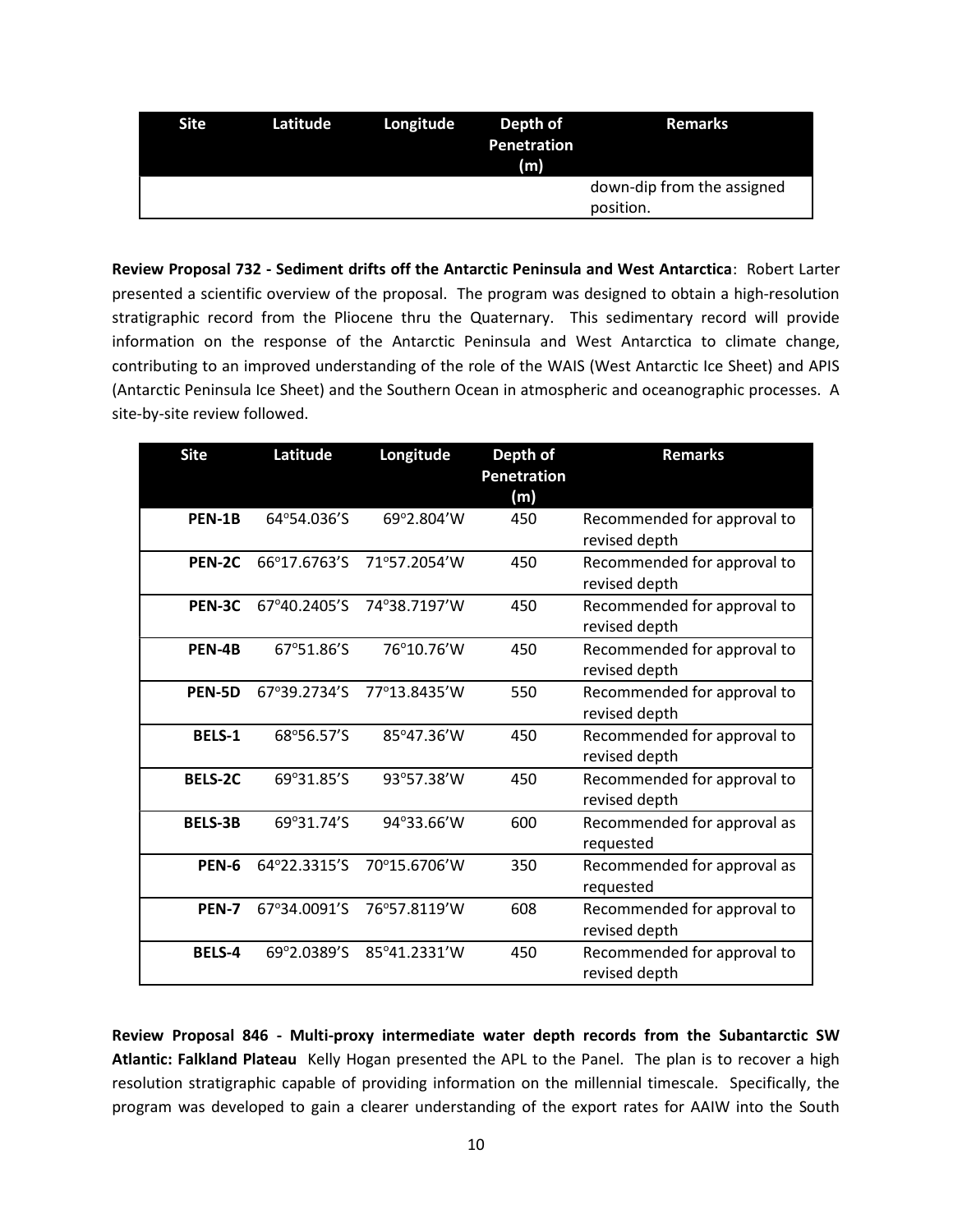Atlantic. In addition, the recovered material should provide an understanding of the SW Atlantic export productivity stimulated by iron-bearing dust and changes in the geochemical signature of the AAIW. A site-by-site review followed.

| Site      | Latitude           | Longitude  | Depth of<br>Penetration<br>(m) | <b>Remarks</b>                               |
|-----------|--------------------|------------|--------------------------------|----------------------------------------------|
| SFSDp-02A | 53.1915°S          | 58.6434°W  | 350                            | Recommended for approval to<br>revised depth |
| SFSDa-02A | $53.1955^{\circ}S$ | 58.3608 °W | 150                            | Recommended for approval as<br>requested     |
| SFSDp-03A | 53.1896°S          | 58.7608°W  | 350                            | Recommended for approval to<br>revised depth |
| SFSDa-03A | 53.1897°S          | 58.7511°W  | 350                            | Recommended for approval to<br>revised depth |

Review Proposal 865 Full - Nankai microbial temperature limit: Kan Aoike presented an overview of the objective and drilling plan. In brief, the program is to test the upper temperature limit for life below the mudline. It is believe that improvements to cell detection will advance the current depth limit. The program was developed to permit penetration of the biotic-abiotic transition and to determine the characteristics of fluid that may support these microbial communities. A site review followed.

| <b>Site</b>      | Latitude     | Longitude     | Depth of<br><b>Penetration</b><br>(m) | <b>Remarks</b>                                                                                                                       |
|------------------|--------------|---------------|---------------------------------------|--------------------------------------------------------------------------------------------------------------------------------------|
| <b>ODP11-74B</b> | 32°22.0095'N | 134°57.9930'E | 1290                                  | An oval extending ±100 m on<br>the crossline and ±50 m on the<br>inline from the proposed<br>location is recommended for<br>approval |

Review of Proposal 897 APL – Cenomanian OAE2 black shales in the Southern Ocean – An expression of global anoxia at high southern latitudes: Jennifer Toterdell introduced the panel to the proposed program. The primary aim of the proposal is the acquisition of a continuous record thru OAE2 (Cenomanian-Turonian) in the Great Australian Bight. These sediments would aid in filling a gap that currently exits at high southern latitudes. A site review followed.

| Site '         | Latitude l  | Longitude    | Depth of<br><b>Penetration</b><br>(m) | <b>Remarks</b>                           |
|----------------|-------------|--------------|---------------------------------------|------------------------------------------|
| <b>WCED-4A</b> | 34.027345°S | 127.962673°E | 570                                   | Recommended for approval as<br>requested |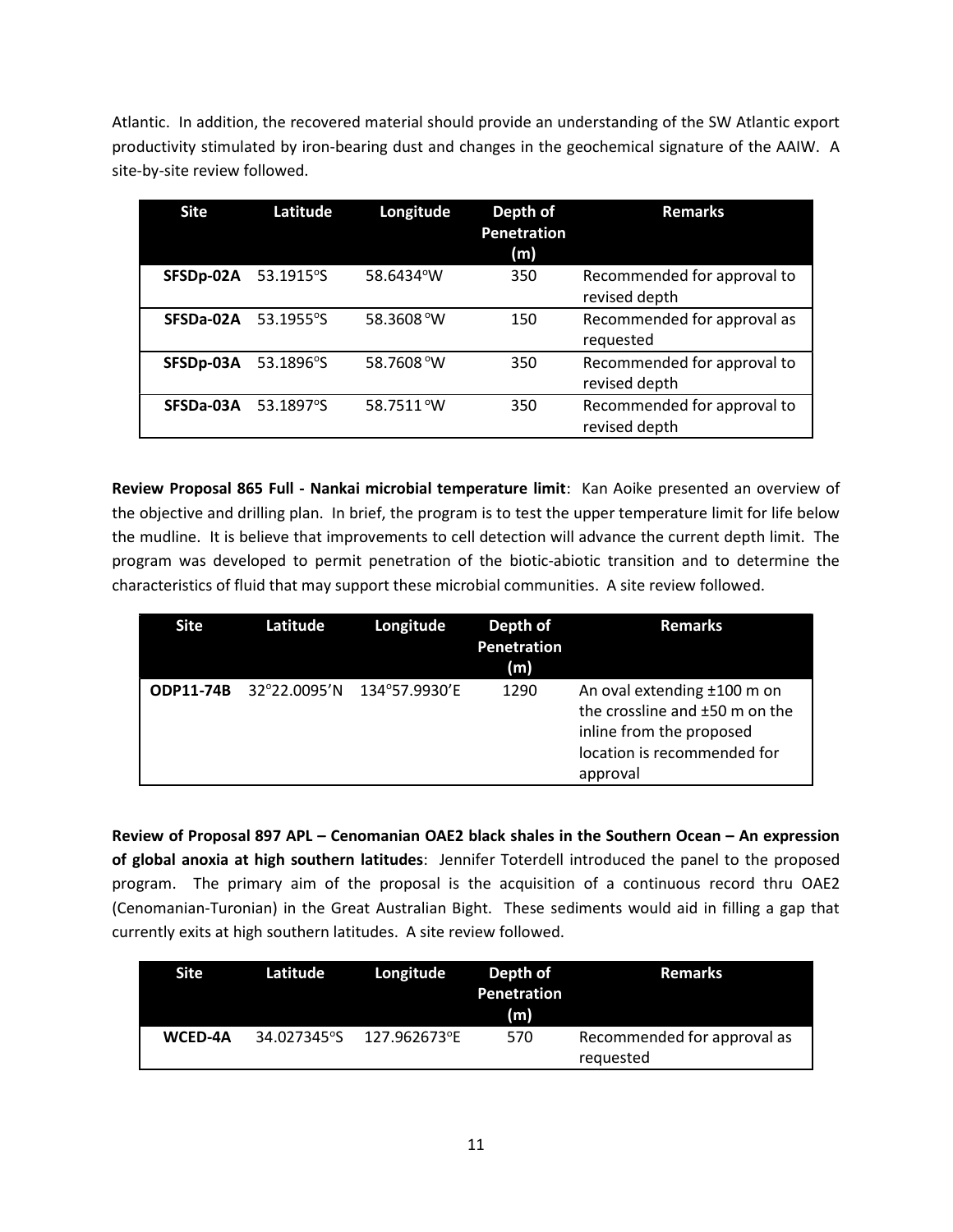Review additional alternate sites – Expedition 362 - The Sumatra Subduction Zone: The role of input materials in shallow seismogenic slip and forearc plateau development. Brandon Dugan reported the need for additional sites for Expedition 362 as a result of the problems associated with obtaining drilling clearance. Two sites were presented.

| <b>Site</b> | Latitude                | Longitude      | Depth of<br><b>Penetration</b><br>(m) | <b>Remarks</b>                                                                     |
|-------------|-------------------------|----------------|---------------------------------------|------------------------------------------------------------------------------------|
| SUMA-23A    | $0^{\circ}$ 47.82467'N  | 92°27.72283'E  | 1375                                  | Recommended to basement +<br>10 meters; the depth<br>estimate includes a 10% error |
| SUMA-24A    | $0^{\circ}38.302164'$ N | 92°25.984998'E | 860                                   | Recommended to basement +<br>25 meters; the depth<br>estimate includes a 10% error |

## Meeting recessed at 17:10

Meeting reconvened at 8:30 on July 13<sup>th</sup>.

Review Proposal 708 – Arctic Ocean paleoceanography: Towards a continuous Cenozoic record from a greenhouse to an icehouse world (ACEX2): Ruediger Stein presented an overview of the program. It was noted that the Arctic is very sensitive to climate change, with these changes being reflected in changes in sea ice and surface albedo. An understanding of Arctic conditions through time is, therefore, a key to understanding the Earth's climate history. There are, however, major gaps in the stratigraphic record. The aim of this drilling program is to fill the gaps in the stratigraphic record. Specific objectives are: 1) establishing the history of Arctic ice sheets and sea ice; 2) establishing the history of Arctic bottom and surface waters; 3) determining the history of Arctic river discharge; 4) developing a high resolution understanding of the Pliocene Arctic record; and 5) gaining an understanding of the ACEX hiatus between late Eocene and early Miocene. A site-by-site review followed.

| <b>Site</b>     | Latitude  | Longitude  | Depth of<br><b>Penetration</b><br>(m) | <b>Remarks</b>                                                                                                                                                     |
|-----------------|-----------|------------|---------------------------------------|--------------------------------------------------------------------------------------------------------------------------------------------------------------------|
| <b>LR-01A</b>   | 80.9502°N | 142.9717°E |                                       | Panel has recommended<br>approval to a depth equivalent<br>to the stated drill string of 2000<br>m along line AWI-20140307<br>between CDP 600-750 and<br>1150-1250 |
| <b>LR-02A</b>   | 80.965°N  | 142.4717°E |                                       | Panel has recommended<br>approval to a depth equivalent<br>to the stated drill string of 2000<br>m along line AWI-20140304<br>between CDP 2240-2480                |
| <b>LORI-16A</b> | 80.7766°N | 142.7816°E |                                       | Panel has recommended                                                                                                                                              |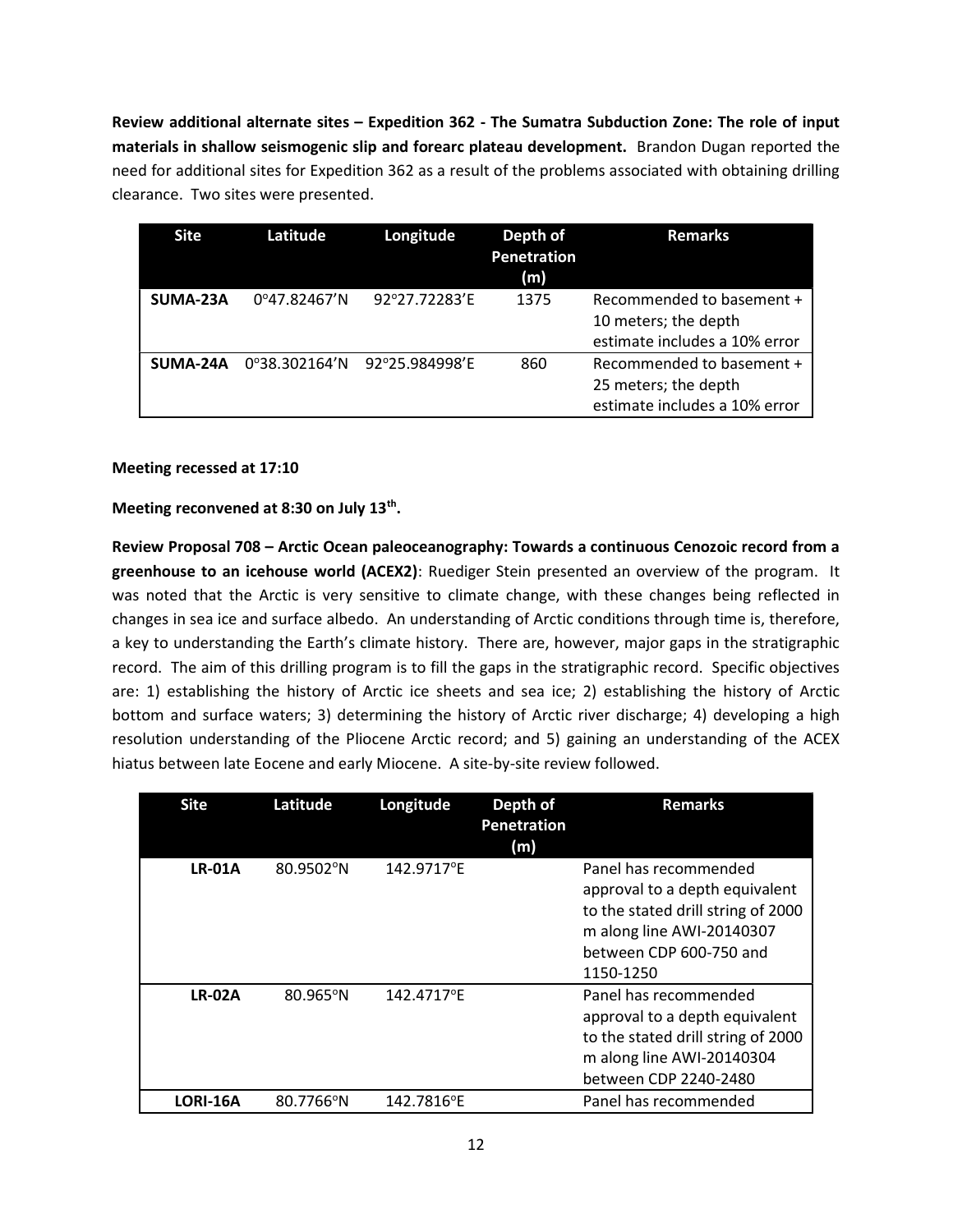| <b>Site</b>   | Latitude  | Longitude  | Depth of<br><b>Penetration</b><br>(m) | <b>Remarks</b>                                                                                                                                    |
|---------------|-----------|------------|---------------------------------------|---------------------------------------------------------------------------------------------------------------------------------------------------|
|               |           |            |                                       | approval to a depth equivalent<br>to the stated drill string of 2000<br>m along line AWI-98597<br>between CDP 1000-1500                           |
| <b>LR-03A</b> | 81.1825°N | 142.0918°E | 1180                                  | Panel has recommended<br>approval to a depth equivalent<br>to the stated drill string of 2000<br>m along AWI-20140310<br>between CDP 550-650      |
| <b>LR-04A</b> | 81.2592°N | 141.2563°E | 1020                                  | Recommended for approval as<br>requested                                                                                                          |
| <b>LR-05A</b> | 81.3365°N | 141.3740°E | 1150                                  | Panel has recommended<br>approval to a depth equivalent<br>to the stated drill string of 2000<br>m along line AWI-20140305<br>between CDP 750-900 |
| <b>LR-06A</b> | 81.4568°N | 140.7299°E | 970                                   | Recommended for approval as<br>requested                                                                                                          |
| <b>LR-07A</b> | 81.6851°N | 142.3074°E | 850                                   | Recommended for approval to<br>revised depth                                                                                                      |
| <b>LR-08A</b> | 82.4215°N | 142.1678°E |                                       | Recommended for approval to<br>the stated 2000 m drill string<br>limit.                                                                           |
| <b>LR-09A</b> | 82.8274°N | 142.4677°E | 750                                   | Recommended for approval as<br>requested                                                                                                          |
| LORI-5B       | 83.8005°N | 146.475°E  |                                       | Recommended for approval to<br>the stated 2000 m drill string<br>limit.                                                                           |

Preview Lake Tanganyika Drilling: Chris Scholz presented an overview of the proposed Lake Tanganyika drilling program. He noted the complexities of scientific deep lake drilling and how that unlike ocean drilling the drilling vessel is essentially assembled locally through the modification of available ships. There are cross-disciplinary interests in the drilling results including climate, tectonics, and evolution. A site-by-site review followed. However, the Panel did not recommend approval but provided both general and site specific guidance for planning purposes.

| Site | Latitude                                    | Longitude | Depth of<br><b>Penetration</b><br>(m) | <b>Remarks</b>                                               |
|------|---------------------------------------------|-----------|---------------------------------------|--------------------------------------------------------------|
|      | <b>BST12-01</b> 6.714301309°S 29.86160842°E |           | 851                                   | Panel suggests that<br>there could be over-<br>pressure. The |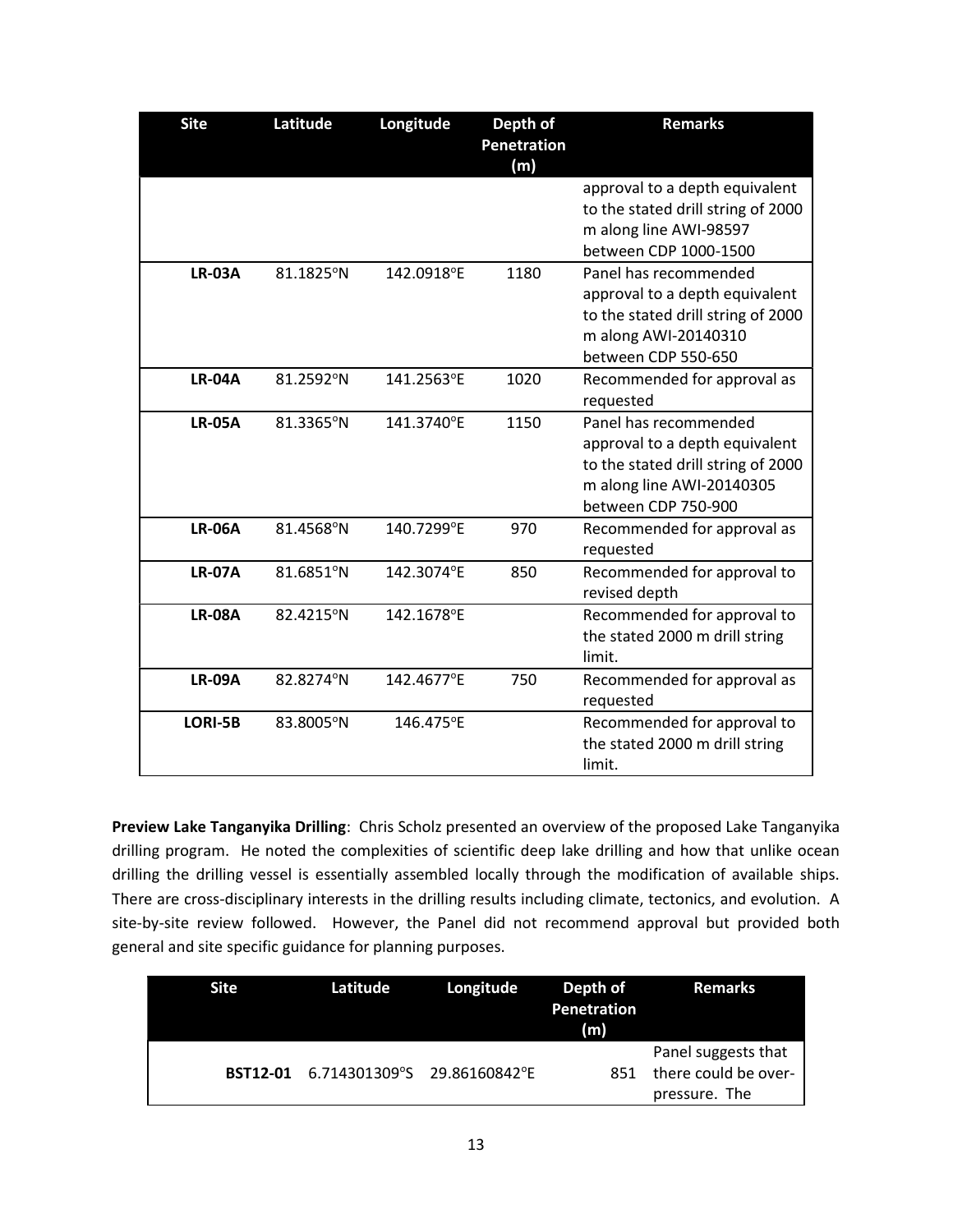| <b>Site</b>                                 | Latitude      | Longitude                 | Depth of    | <b>Remarks</b>                      |
|---------------------------------------------|---------------|---------------------------|-------------|-------------------------------------|
|                                             |               |                           | Penetration |                                     |
|                                             |               |                           | (m)         |                                     |
|                                             |               |                           |             | velocity structure                  |
|                                             |               |                           |             | needs to be                         |
|                                             |               |                           |             | evaluated. Current                  |
|                                             |               |                           |             | position appears to                 |
|                                             |               |                           |             | include possible                    |
|                                             |               |                           |             | sand lenses.                        |
|                                             |               |                           |             | Panel raises                        |
|                                             |               |                           |             | concerns about                      |
|                                             |               |                           |             | amplitude events                    |
|                                             |               |                           |             | between 0.6 and                     |
| <b>BST12-41</b>                             | 8.452703229°S | 30.99978223°E             | 924         | 0.9 sec TWT.                        |
|                                             |               |                           |             | Processing has most                 |
|                                             |               |                           |             | probably focused on                 |
|                                             |               |                           |             | the deep structure.                 |
|                                             |               |                           |             | Reprocessing is                     |
|                                             |               |                           |             | required.                           |
|                                             |               |                           |             | Panel identified                    |
|                                             |               |                           |             | possible shallow                    |
| <b>BST12-38</b>                             | 8.363797802°S | 30.86580542°E             | 1131        | discontinuous sands                 |
|                                             |               |                           |             | that could result in                |
|                                             |               |                           |             | operational issues.                 |
|                                             |               |                           |             | Panel suggests                      |
|                                             |               |                           |             | considering the                     |
| <b>BST12-36</b>                             | 8.211512281°S | 30.90559857°E             | 657         | relocation of the                   |
|                                             |               |                           |             | site about 100 m                    |
|                                             |               |                           |             | west.                               |
|                                             |               |                           |             | Panel identifies the                |
|                                             |               |                           |             | presence of possible                |
|                                             |               |                           |             | overpressure.                       |
| <b>BST12-33</b>                             | 8.11248605°S  | 30.75816095°E             | 1386        | There is also a risk                |
|                                             |               |                           |             | of fluid flow along a               |
|                                             |               |                           |             | fault near to the                   |
|                                             |               |                           |             | proposed drill site.                |
|                                             |               |                           |             | Panel expresses                     |
|                                             |               |                           |             | some concern                        |
| BST12-87_SP1132                             |               | 7.9624671°S 30.73971864°E | 1309        | about the structural                |
|                                             |               |                           |             | position. Panel                     |
|                                             |               |                           |             | would need to                       |
|                                             |               |                           |             | check cross-line.                   |
|                                             |               |                           |             | Panel suggests that<br>there are no |
|                                             |               |                           | 737         | structural                          |
| BST12-87_SP1544 7.999288007°S 30.67965566°E |               |                           |             | limitations at the                  |
|                                             |               |                           |             |                                     |
|                                             |               |                           |             | proposed site, but                  |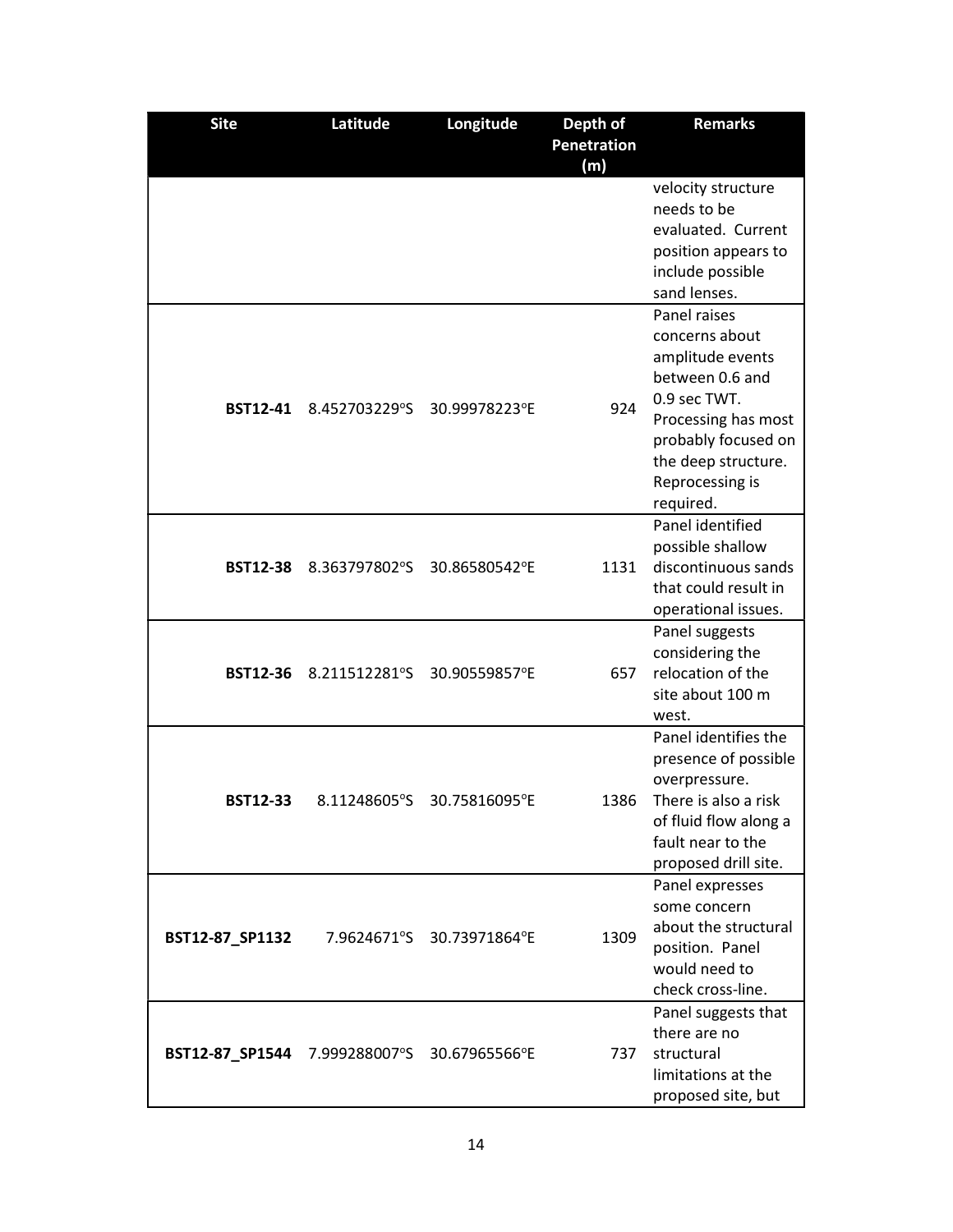| <b>Site</b>     | Latitude      | Longitude     | Depth of<br><b>Penetration</b><br>(m) | <b>Remarks</b>                                                                                                                                        |
|-----------------|---------------|---------------|---------------------------------------|-------------------------------------------------------------------------------------------------------------------------------------------------------|
|                 |               |               |                                       | as with the other<br>sites a clearer<br>understanding of<br>the stratigraphy<br>gained through<br>reprocessing would<br>aid in assessing the<br>site. |
| BST12-85_SP1405 | 7.959886576°S | 30.66085265°E | 982                                   | Panel suggests that<br>positioning of the<br>site in risk-free<br>location could be an<br>issue.                                                      |
| <b>BST12-10</b> | 7.001963181°S | 30.30484741°E | 765                                   | Panel suggests that<br>shallow amplitude<br>events need to be<br>carefully examined.                                                                  |

The Panel recommends that there is a need for more alternate sites, noting the potential for shallow biogenic gas and the possible presence of over-pressure. Many of the sites need to be better characterized and the seismic data should be reprocessed. It was further recommended that the processing sacrifice part of the deep record in order to obtain higher resolution in the shallow portion of the section so that possible shallow gas can be avoided. Additional data, including crossing lines, would permit better characterization of the proposed drill sites. It was also suggested that the proponents should review the Lake Malawi drilling program to determine whether there was any flowing sand issues. The panel believes that if properly located drilling could be conducted without a riser.

The Chair expressed thanks to the TAMU staff for the excellent hosting of the Panel meeting.

The majority of the attendees were thanked for their participation and asked to leave.

Those remaining in the meeting all had signed the necessary non-disclosure agreements permitting them to view the data supporting Proposal 887. The chair and Holly Given confirmed that those remaining had signed the agreements.

Review Proposal 887-CPP2 – Gulf of Mexico Methane Hydrate: Derek Sawyer presented the scientific objectives of the proposed program. The overall objective is to gain an understanding of methane migration mechanisms in coarse-grained gas hydrate systems. Specific aspects of the program will address: 1) the relative importance of in situ microbial methanogenesis; 2) the response of coarse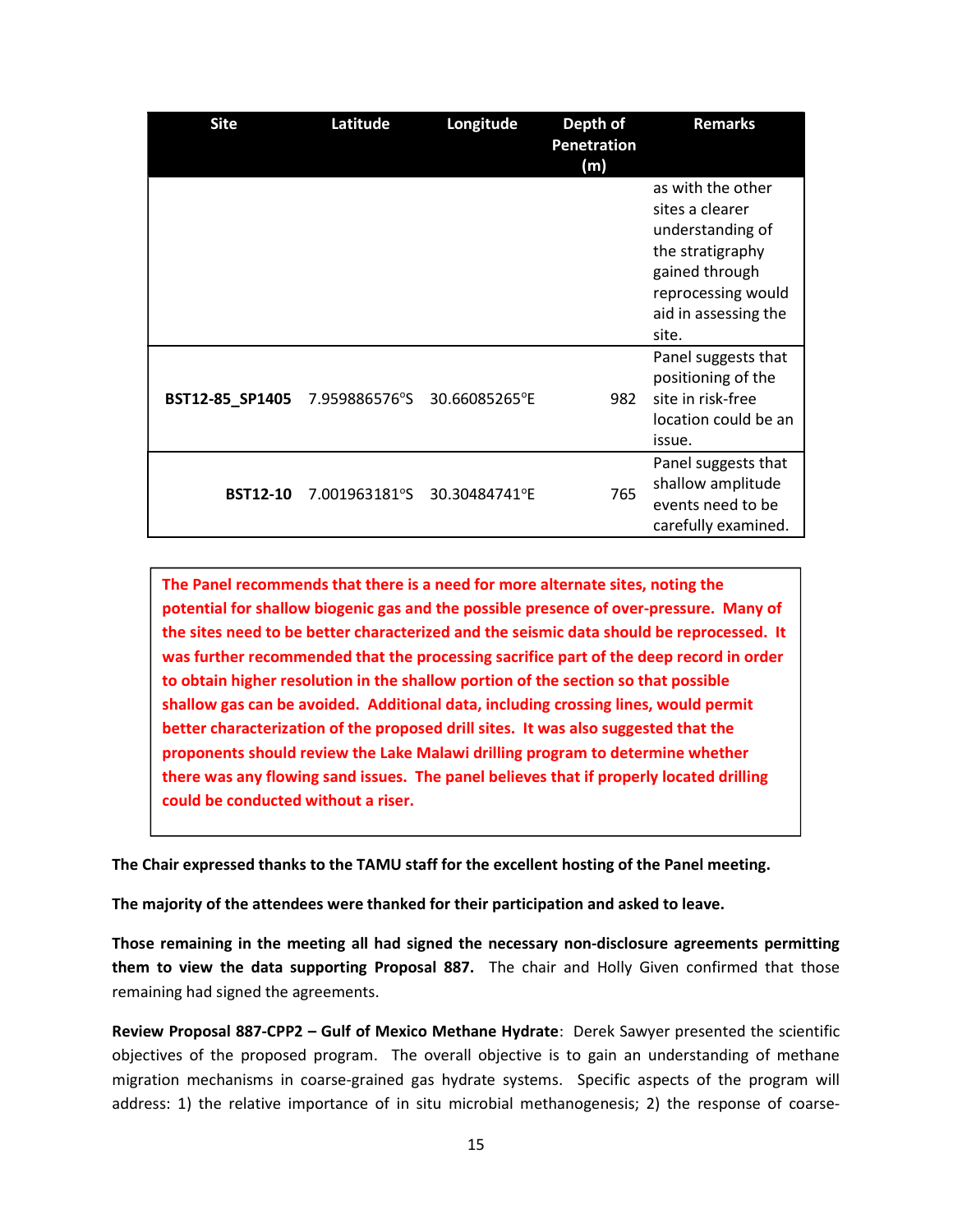grained hydrate reservoirs to changing temperature/pressure conditions; and 3) the acquisition of physical property data that can be used for modeling studies. A site-by-site review followed. After the initiation of the site-by-site review began there was a brief recess where the EPSP chair, operator representative, representative of NSF, and JRFB chair discussed a potential go-forward plan. It was determined that the site review would be considered a preview and that the panel would provide guidance on 1) whether a proposed site or an alternate near-by repositioned site would have the potential to move forward in the drilling program or 2) whether there were clear issues that will require that a site's position be optimized or relocated because and that it was highly unlikely that a proposed site could be approved in close proximity to the proposed location.

| <b>Site</b>      | Latitude  | Longitude | Depth of           | <b>Remarks</b>        |
|------------------|-----------|-----------|--------------------|-----------------------|
|                  |           |           | <b>Penetration</b> |                       |
|                  |           |           | (m)                |                       |
| TBONE-01A        | 26.6627°N | 91.6761°W | 1035               | Panel believes that   |
|                  |           |           |                    | upon final review     |
|                  |           |           |                    | this or a near-by     |
|                  |           |           |                    | location will be able |
|                  |           |           |                    | to be approved.       |
|                  | 26.6604°N | 91.6742°W | 850                | Panel recommends      |
|                  |           |           |                    | relocating this site  |
| TBONE-02A        |           |           |                    | to provide            |
|                  |           |           |                    | additional clearance  |
|                  |           |           |                    | from possible         |
|                  |           |           |                    | channel system        |
|                  | 26.6635°N | 91.6839°W | 1091               | Panel believes that   |
| <b>TBONE-03A</b> |           |           |                    | upon final review     |
|                  |           |           |                    | this or a near-by     |
|                  |           |           |                    | location will be able |
|                  |           |           |                    | to be approved.       |
|                  | 26.6595°N | 91.6737°W | 1001               | Panel recommends      |
| <b>TBONE-04A</b> |           |           |                    | relocating this site  |
|                  |           |           |                    | to provide            |
|                  |           |           |                    | additional clearance  |
|                  |           |           |                    | from possible         |
|                  |           |           |                    | channel system        |
| TBONE-05A        | 26.6578°N | 91.6717°W | 923                | Panel believes that   |
|                  |           |           |                    | upon final review     |
|                  |           |           |                    | this or a near-by     |
|                  |           |           |                    | location will be able |
|                  |           |           |                    | to be approved.       |
|                  |           |           |                    | Panel believes that   |
| TBONE-06A        | 26.6474°N | 91.6935°W | 1262               | upon final review     |
|                  |           |           |                    | this or a near-by     |
|                  |           |           |                    | location will be able |
|                  |           |           |                    | to be approved.       |
| TBONE-07A        | 26.6438°N | 91.6913°W | 877                | Panel believes that   |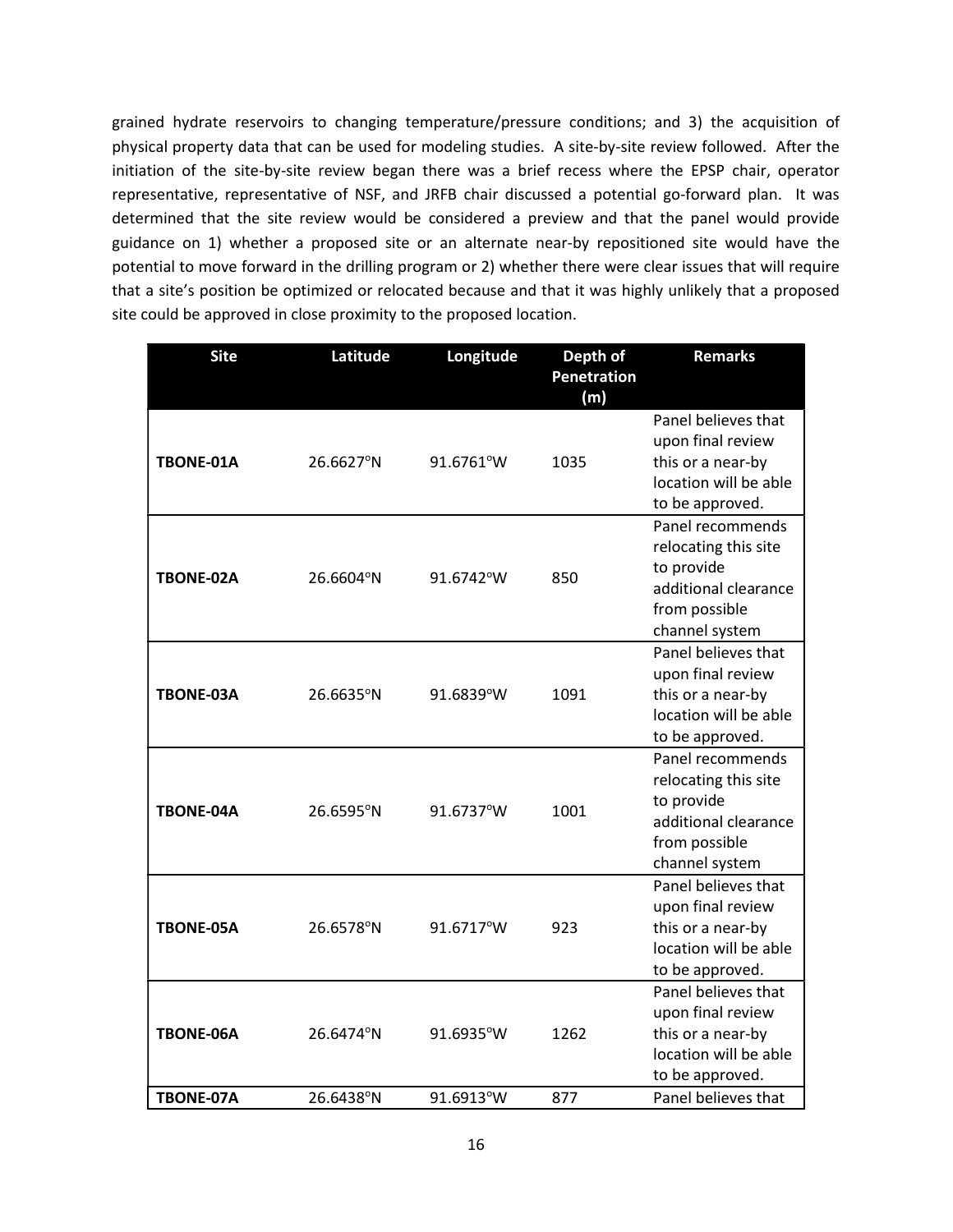| <b>Site</b> | Latitude   | Longitude | Depth of           | <b>Remarks</b>          |
|-------------|------------|-----------|--------------------|-------------------------|
|             |            |           | <b>Penetration</b> |                         |
|             |            |           | (m)                |                         |
|             |            |           |                    | upon final review       |
|             |            |           |                    | this or a near-by       |
|             |            |           |                    | location will be able   |
|             |            |           |                    | to be approved.         |
|             |            |           |                    | Panel recommends        |
|             | 26.8565°N  | 91.3361°W | 609                | that position be        |
| ORCAB-05A   |            |           |                    | optimized away          |
|             |            |           |                    | from the possible       |
|             |            |           |                    | channel.                |
|             |            |           |                    | Panel requests that     |
|             |            |           |                    | the stratigraphy be     |
|             |            | 91.3333°W | 546                | clarified or that it be |
| ORCAB-06A   | 26.85775°N |           |                    | relocated away          |
|             |            |           |                    | from the apparent       |
|             |            |           |                    | mass flow event at      |
|             |            |           |                    | about 2.2 sec TWT       |
| ORCAB-07A   | 26.8542°N  | 91.3262°W | 584                | New site requested      |
|             |            |           |                    | by SEP                  |
|             |            |           |                    | Panel requests          |
|             |            |           | 697                | relocation or that a    |
| ORCAB-08A   | 26.8412°N  | 91.3342°W |                    | better image be         |
|             |            |           |                    | provided of the         |
|             |            |           |                    | faulting.               |
|             |            |           |                    | Panel requests that     |
| ORCAB-09A   | 26.8408°N  | 91.3355°W | 716                | the site be             |
|             |            |           |                    | relocated away          |
|             |            |           |                    | from faulting           |
| ORCAB-10A   | 26.8431°N  | 91.3329°W | 639                | New site requested      |
|             |            |           |                    | by SEP                  |
|             |            |           |                    | Panel believes that     |
|             |            |           |                    | the location of the     |
| ORCAB-03A   | 26.8555°N  | 91.3312°W | 569                | site will need to be    |
|             |            |           |                    | optimized to avoid      |
|             |            |           |                    | faulting                |
|             |            |           |                    | Panel believes that     |
|             |            |           |                    | the location of the     |
| ORCAB-04A   | 26.8518°N  | 91.3353°W | 751                | site will need to be    |
|             |            |           |                    | optimized to avoid      |
|             |            |           |                    | faulting                |
|             |            |           |                    | Panel recommends        |
|             |            |           |                    | that entirely new       |
| MADOG-01A   | 27.1714°N  | 90.3366°W | 676                | program be              |
|             |            |           |                    | developed for Mad       |
|             |            |           |                    | Dog                     |